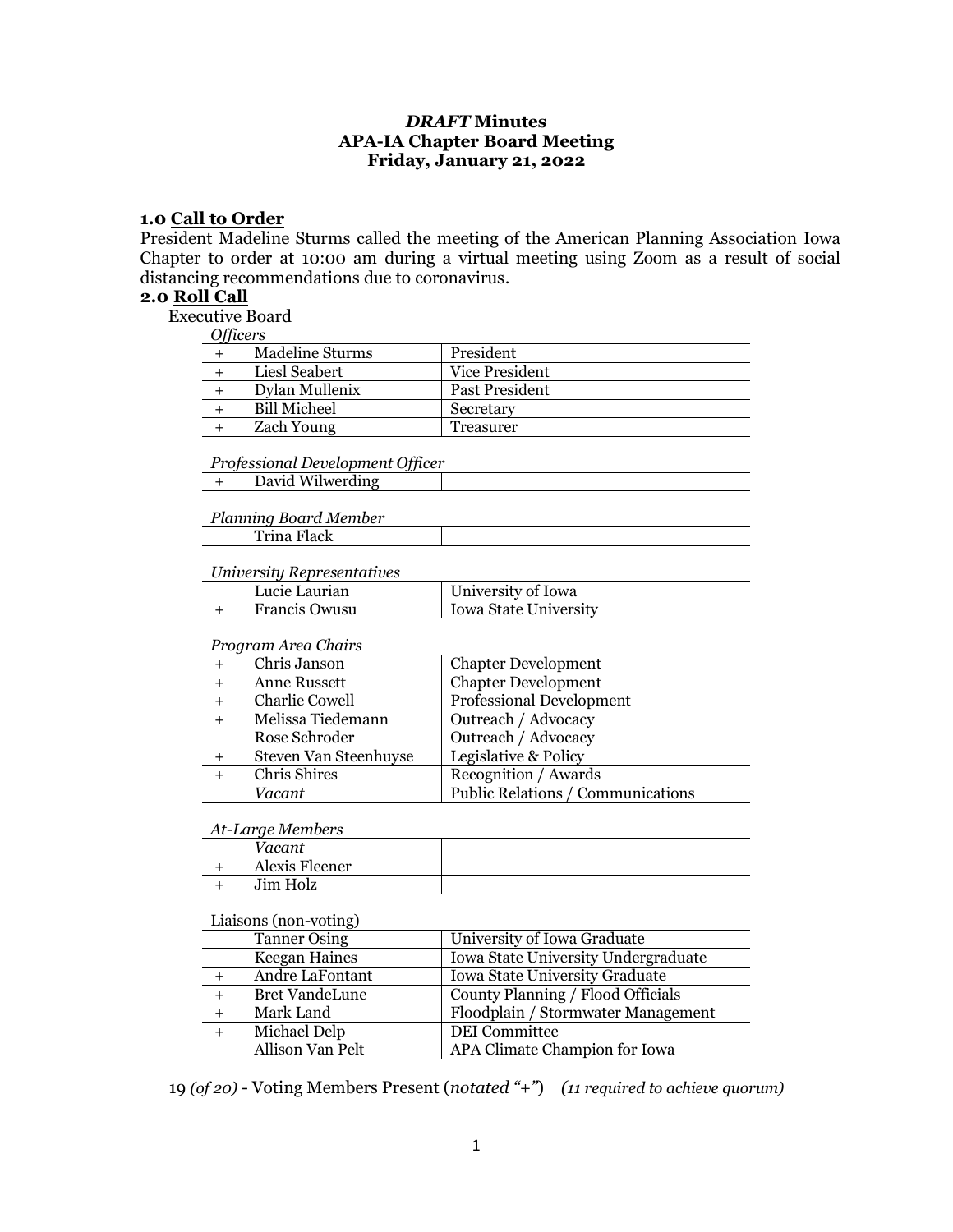## **3.0 Introduction and Welcoming of Any Guests/Others**

Sturms recognized Joe Wilensky and Ashlyn Daniels as guests at the meeting, offered an opportunity for them to speak. No comments from Wilensky or Daniels.

# **4.0 Approval of Agenda and Minutes**

4.1 Approval of Agenda for Friday, January 21, 2022.

Sturms asked for any amendments to the agenda and a motion for approval of the agenda as amended.

*Motion by Wilwerding, seconded by Mullenix. Unanimous Approval.*

4.2 Approval of the Minutes, as read, from Friday, November 19, 2021 *Motion by Van Steenhuyse, seconded by Seabert. Unanimous Approval.*

### **5.0 APA Iowa Membership Forum/Input**

Sturms opened the floor for membership input. No discussion.

### **6.0 Business Items**

6.1 Consider Reappointment of Steven Van Steenhuyse as Legislative & Policy Chairperson

Sturms introduced the item and explained that Van Steenhuyse's terms is up in January of 2022 and has asked him to continue in the position if he so chooses. Sturms asked for a motion. Van Steenhuyse indicated that he may not be able to commit to the full four-year term. Sturms also mentioned that this is a good opportunity to prepare someone on the committee to take over as Chairperson for Van Steenhuyse at some point in the future.

*Motion by Wilwerding, seconded by Mullenix. Unanimous Approval.*

#### 6.2 Consideration of 2022 Legislative Agenda

Sturms asked Van Steenhuyse to provide an overview of the draft Legislative Agenda. Van Steenhuyse provided highlights of the agenda and asked for questions or comments. Delp mentioned that the DEI Committee had discussed adding some additional language related to social equity to the legislative agenda and indicated that the DEI Committee may offer an amendment to the legislative agenda at some point in the future. Sturms added information about a conversation the DEI Committee had about adding a policy statement related to DEI and the Committee is conducting research on the topic. Van Steenhuyse voiced support. Land mentioned HSB 3512 and provided a brief overview of the bill and associated legislative process. Van Steenhuyse mentioned that water quality professionals spoke at the subcommittee meeting. Van Steenhuyse also read a policy statement in the legislative agenda related to water quality. Wilensky asked if this bill would impact development codes (i.e., stormwater runoff). Van Steenhuyse indicated that it would have an impact on local control of this issue. Sturms indicated that it would have an impact.

*Motion by Holz, Seconded by Shires. Unanimous Approval.*

### 6.3 Consideration of 2021 APA-IA Chapter Annual Report

Sturms introduced the topic and asked if anyone had comments or questions related to the report. No discussion. Sturms asked for a motion. *Motion by Mullenix to approve, seconded by Tiedemann. Unanimous Approval.*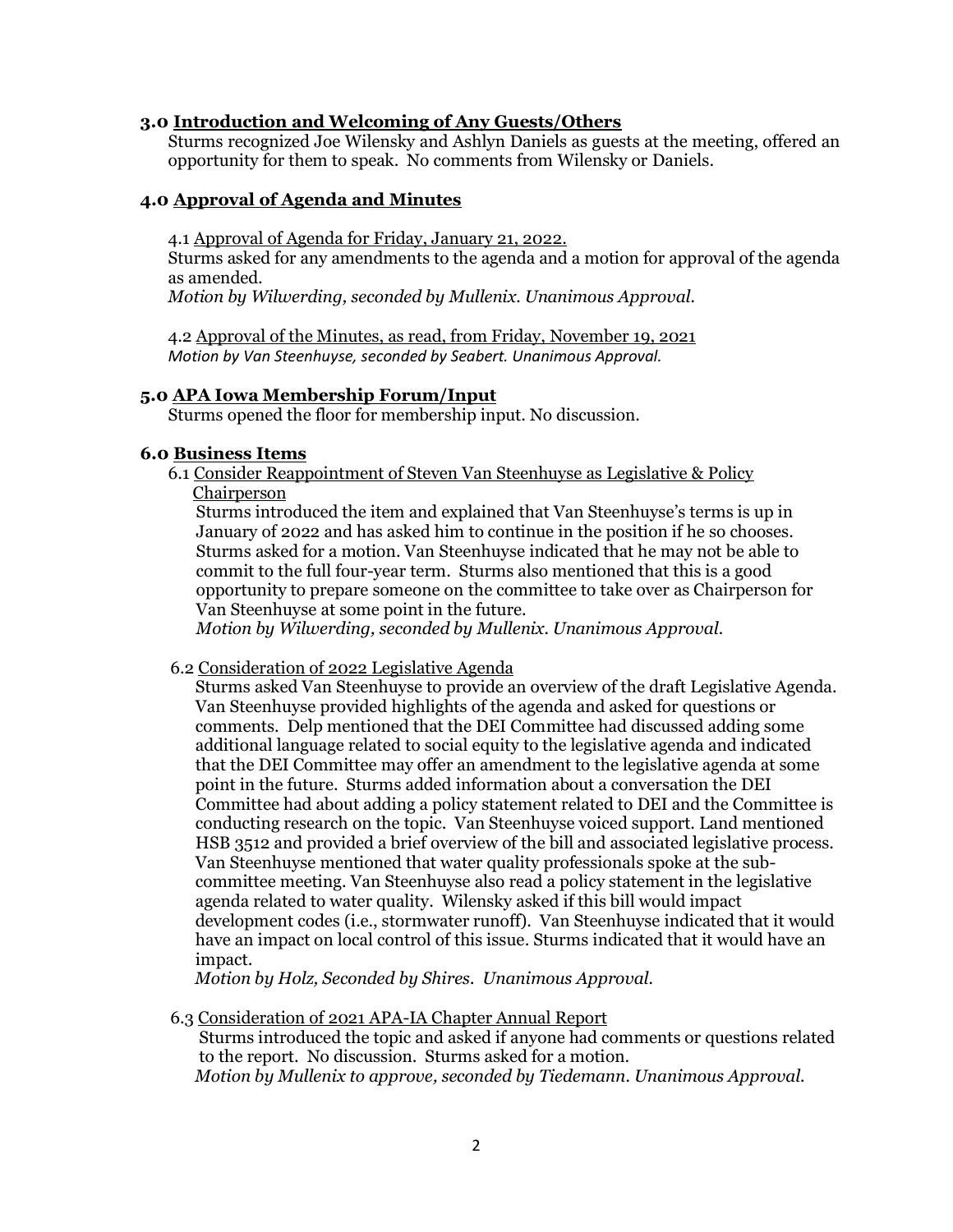# **7.0 Discussion Items**

7.1 RFP for Future Conference Locations

 Sturms turned the floor over to Fleener. Fleener explained that she will be overseeing the RFP process for selecting sites for the upcoming state chapter conferences for 2023 – 2025 and 2023 is an Upper Midwest Conference. Fleener reviewed what the RFP was asking for and the timeline.

7.2 ISU College of Design Career Fairs

Sturms reviewed the event and asked if anyone wanted to staff an APA-IA booth at the Career Fair. There were no volunteers and Sturms stated that APA-IA would not have a booth at the Career Fair.

7.3 Design Day on the Hill

Sturms turned the floor over to Van Steenhuyse who discussed the event, timeline, and APA-IA Coordination. Van Steenhuyse also discussed the Planning on Tap speaker who will give a presentation on the same day.

7.4 By-Law Amendment Update

Sturms kicked-off the discussion and asked Micheel to provide an update. Micheel provided an overview, mentioned that the sub-committee consisted of Seabert, Fixmar-Oraiz, Knutson, and Young and several issues were discussed, including:

- Follow-up item: Request for review of other state chapter procedures for by-law amendments. Micheel reviewed the information collected and indicated that the current draft language allows for a vote of the entire membership or approval by the Executive Committee on a  $2/3^{rd}$  majority vote.
- Consensus items: Micheel reviewed items that achieved consensus during the November 2021 Board meeting including:
	- o Removal of annual meeting requirement
	- o Pursue formation of Planner Emeritus Network
	- o Retain Immediate Past President position on the Board
	- o No need for the addition of a specific Board position for an "Annual Conference Officer", but President will identify someone to lead the planning process each year.
	- o Retain the position of Planning Board member on the Board and add strategies to make the position easier to fill.
	- o Transition for Co-Chairpersons to a single Chairperson for each Program Area.
	- o Amend language to "up to" 5 non-voting members.
	- o Retain At-Large members and provide more guidance on roles and duties.
	- o Added Definitions section
	- o Addition of DEI Committee to the by-laws (DEI Committee needs to review draft language including board composition.
	- o DEI Committee Board Position added.
- Micheel discussed additional proposed Amendments including making the Planning Board Member position easier to fill by redefining the position to a "Citizen Planner" position. Holz and Russett voiced support. Micheel discussed Action by Chapter Officers and adding a constraint that Executive Committee can only make amendments that do not amend the by-laws, other Chapter Policy, or result in a cost of greater the \$500. No additional discussion.
- Micheel asked for responses to open questions: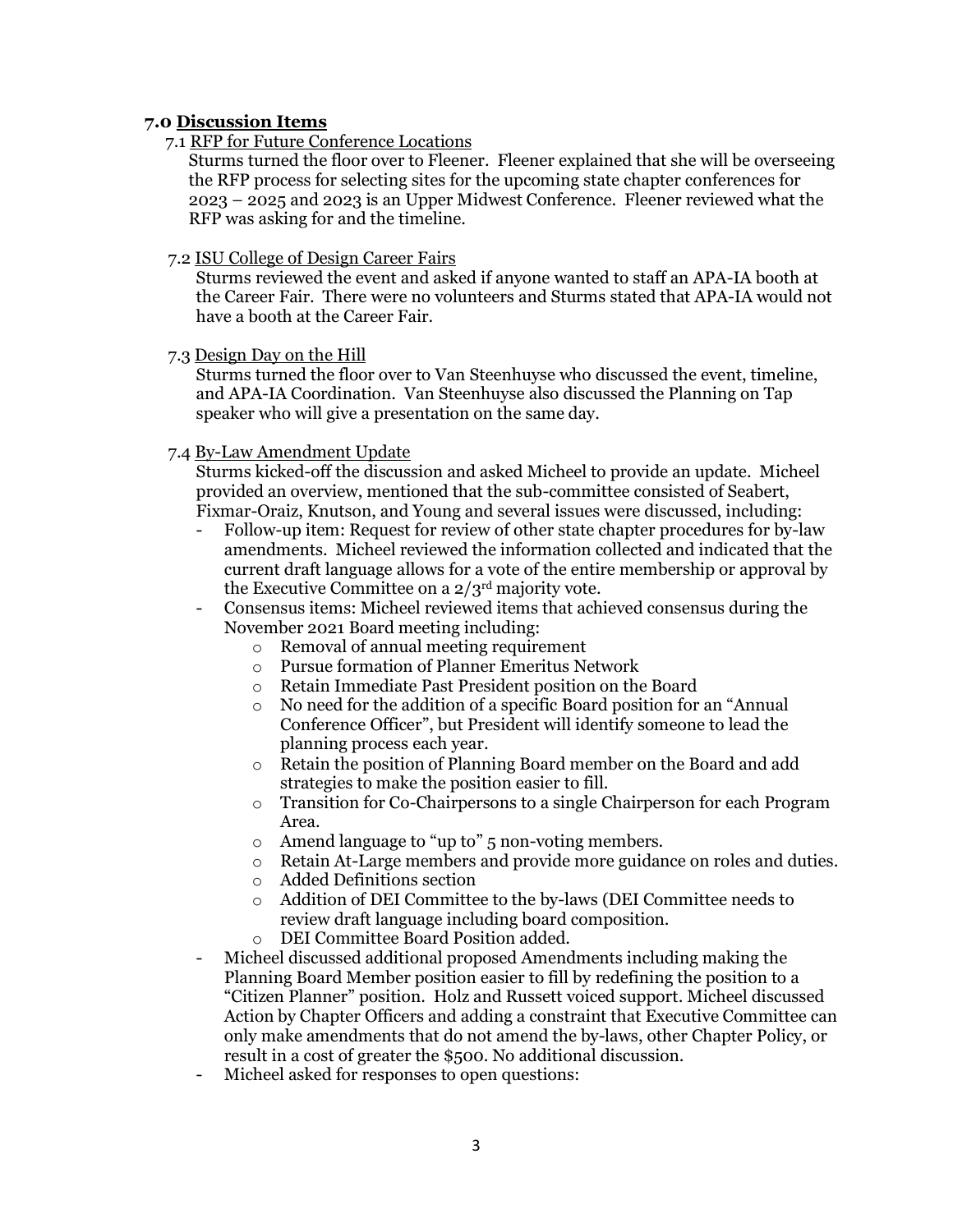- o Geographic districts for At-Large members? Van Steenhuyse indicated that geographic diversity is important but indicated that a requirement may not be necessary, but President could focus on that. Micheel indicated that this is an opportunity to take gender balance into account. Seabert indicated she is still supportive of changing At-Large members to specific roles. Seabert also mentioned that for all positions that consideration of geographic/gender/racial diversity is important. Sturms indicated that the DEI statement gets enacted in this situation and voiced support for roles of At-Large positions to be DEI, sponsorship Chair, and a Conference Chair.
- o Procedure for by-law amendments to offer both options of the ability for the Executive Committee with constraints and a vote by the entire membership. Russett asked to clarify what the Executive Committee is and what it isn't and make the process language very clear.
- o Add Dissolution language: Generally speaking, the Board did not see a need for this.
- o Removal of Nominating Committee from the By-Laws.

Sturms requested a draft for review by the Board prior to polling the membership.

### 7.5 APA National All-Iowa Reception

Sturms explained that she is working with an ISU grad living in San Diego to find a location.

#### 7.6 2022 APA-IA Chapter Annual Conference - Ottumwa

Sturms stated that the Conference Planning Committee met for the first time the day before this meeting and they are working on a theme, logo, etc. Sturms also mentioned that feedback from last year's conference indicated that the membership would like more sessions to focus on climate change and social equity.

#### 7.7 Strategic Doing Update

Sturms turned the floor over to Seabert who provided a recap of this item and requested that speakers be finalized 2-months ahead of time to ensure CM credits are available. Sturms asked Strategic Doing Committee members for any feedback they had. Committee members provided brief reports on who they invited to the event. Mullenix mentioned a white paper about how to make your community autonomous vehicle ready. Seabert reviewed the three theme areas that came out of the Strategic Doing Update and Seabert recommended that the Chapter move forward with two or three projects. Seabert discussed some project options including resurrection the Planning Ambassador program, Planner Emeritus Network, Planning Resource (creation of teaching guides for K-12 teachers to have a "planning day" in their classroom), participate in a Legislative Committee, Planners on the Job, and general website improvements. Seabert asked everyone to vote for which project they would like to see move forward. Seabert indicated that Teacher's Guides and Planners on the Job received the fewest votes. Policy and Legislative Committee, website improvements, and Planner Emeritus Network received the most which touch on the 3 topic areas. Seabert stated that she will be setting up Committee meetings for each project and asked for volunteers for each project and recorded the volunteers.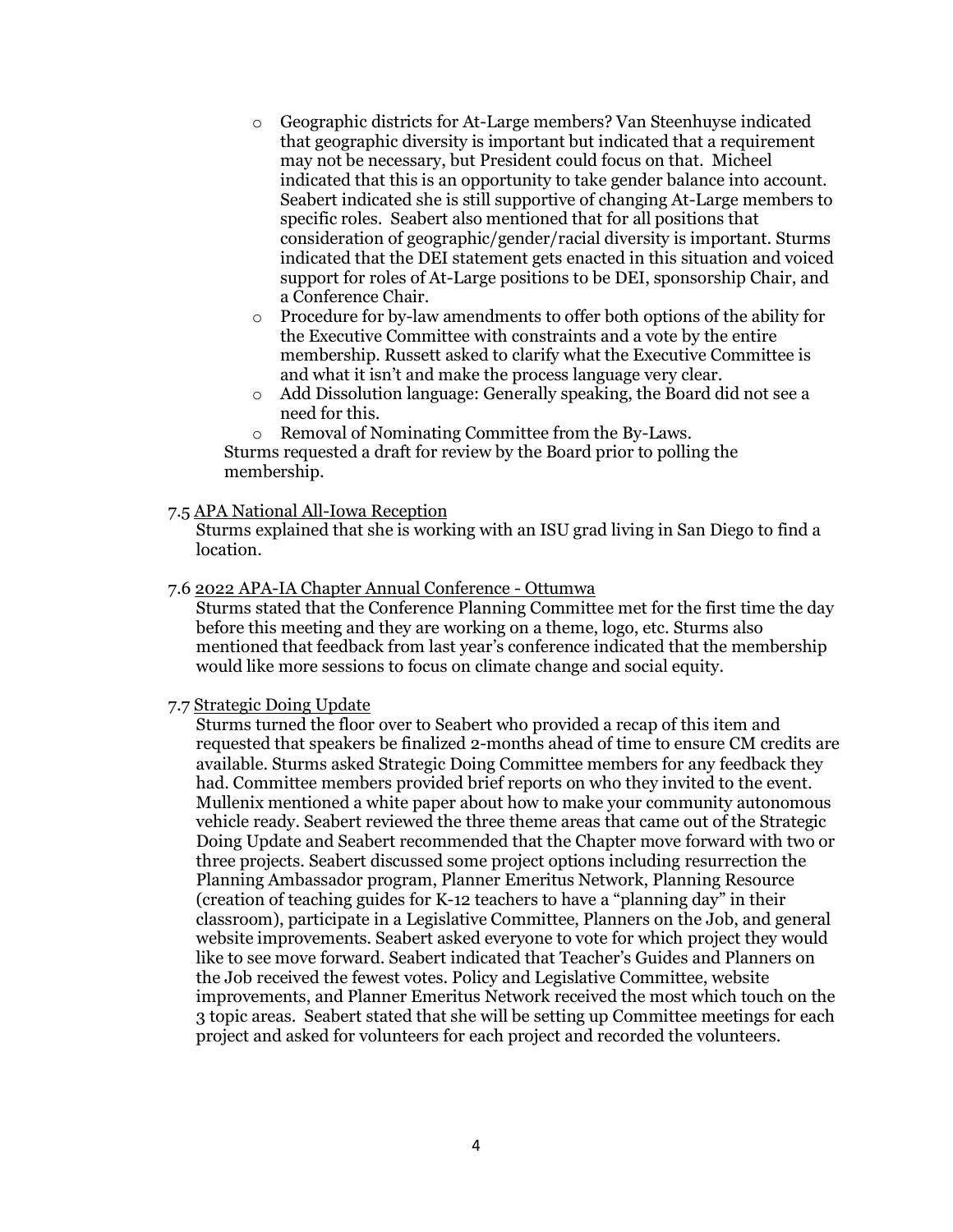#### **8.0 Officers Reports**

8.1 President (Sturms)

Sturms indicated that a peaceful transition of power occurred. Sturms also disused the Board restructuring that will be discussed at the next Board meeting.

8.2 Vice President (Seabert)

Seabert indicated that she will be sending out material to recruit new members for the Board (i.e., Communications position, etc.).

8.3 Immediate Past-President (Mullenix)

Mullenix indicated that the Chapter received a grant from National for the DEI training.

- 8.4 Secretary (Micheel) No report.
- 8.5 Treasurer (Young)

 Chapter Treasurers Report – *Attachment-* Young indicated that the draft 2022 budget and Treasurer's Report were included in the agenda packet and provided highlights from the Report.  *Motion to receive and accept the Treasurer's Report by Van Steenhuyse, seconded by Seabert. Unanimous Approval.*

#### **9.0 Executive Board Reports**

- 9.1 Professional Development (Wilwerding) Wilwerding provided update on AICP Exam process (OnePath).
- 9.2 Planning Board Member (Flack) No report.
- 9.3 University of Iowa (Laurian) No report.
- 9.4 Iowa State University (Owusu) No report
- 9.5 At-Large Representative (Holz/Nichols/Fleener) No report.
- 9.6 Chapter Development Program (Russett) No report.
- 9.7 Professional Development (Cowell) No report.
- 9.8 Outreach / Advocacy Program (Tiedemann) No report
- 9.9 Legislative and Policy Program (Van Steenhuyse)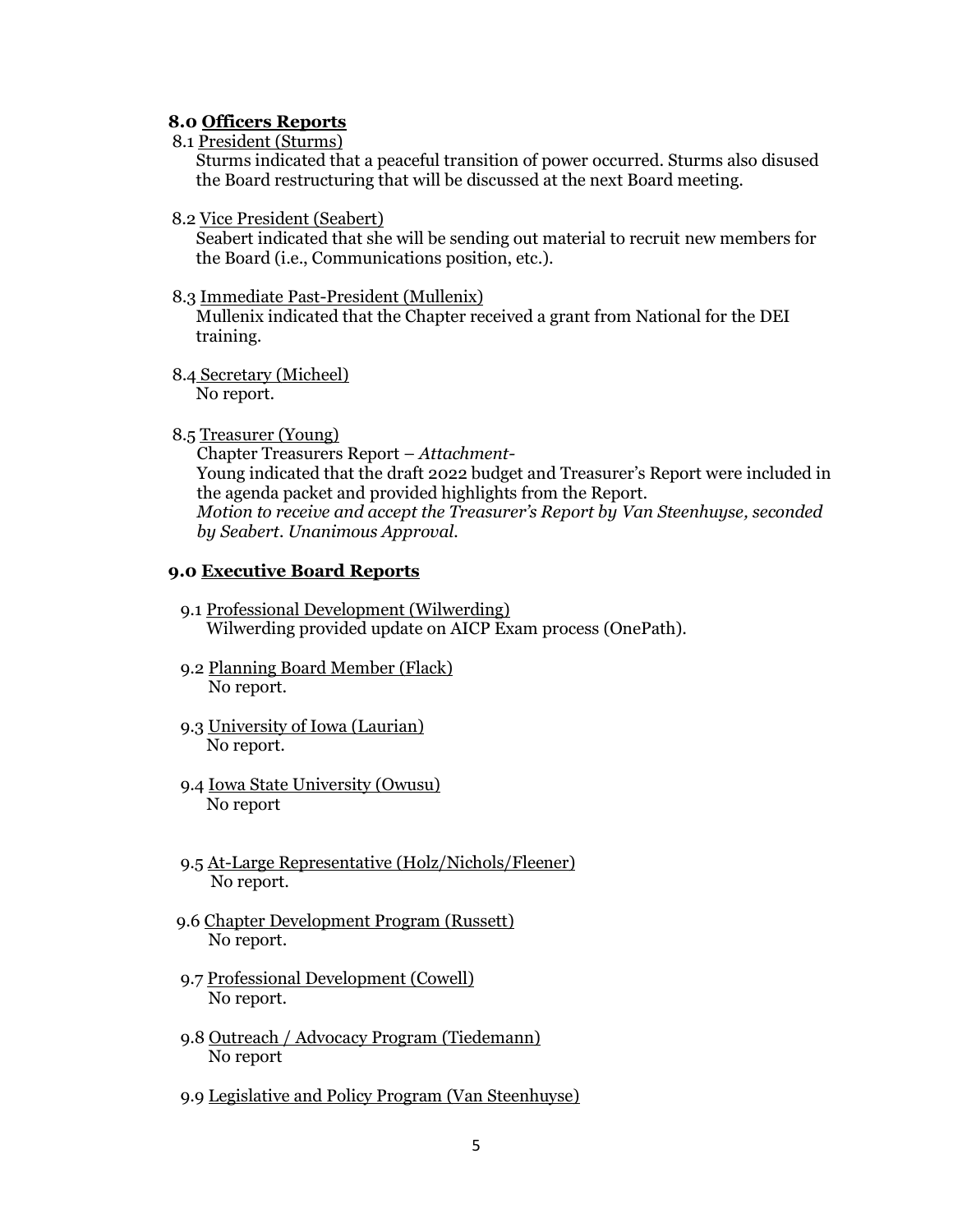Van Steenhuyse mentioned that the State Legislative session started on Feb. 10<sup>th</sup>. Bills Van Steenhuyse identified include Home Based Businesses requiring a Conditional Use Permit, Building Code related legislation preventing design review in Historic Districts, Land Bank bill reintroduced, and a TIF bill related to Wind Energy.

- 9.10 Recognition / Awards Program (Bothell/Shires) No report.
- 9.11 Public Relations / Communication Program (Seibert) No report.
- 9.12 University of Iowa Graduate Program (Osing) Not present.
- 9.13 Iowa State University Undergraduate Program (Haines) Haines reported he is working on a speaker for one of the Planning on Tap series with program leadership.
- 9.14 Iowa State University Graduate Program (LaFontant) No report.
- 9.15 County Planning and Zoning Officials of Iowa (Van de Lune) No report.
- 9.16 Iowa Floodplain and Stormwater Management Association (Land) No report.
- 9.17 Diversity/Equity/Inclusion (Delp) Delp discussed the Committee's work on an annual work plan and indicated a forthcoming request for funding from the budget for a number of work plan items.

# **10.0 Other Items Not on the Agenda**

### **11.0 Upcoming Board Meetings**

The March meeting is scheduled for Friday, March the  $25<sup>th</sup>$  at 10 a.m. This is one week later than is typical due to the timing of spring break. Location - Zoom

# **12.0 Adjournment of the Board Meeting**

*Sturms adjourned the meeting*

Madeline Sturms, AICP President

Date:

Date: